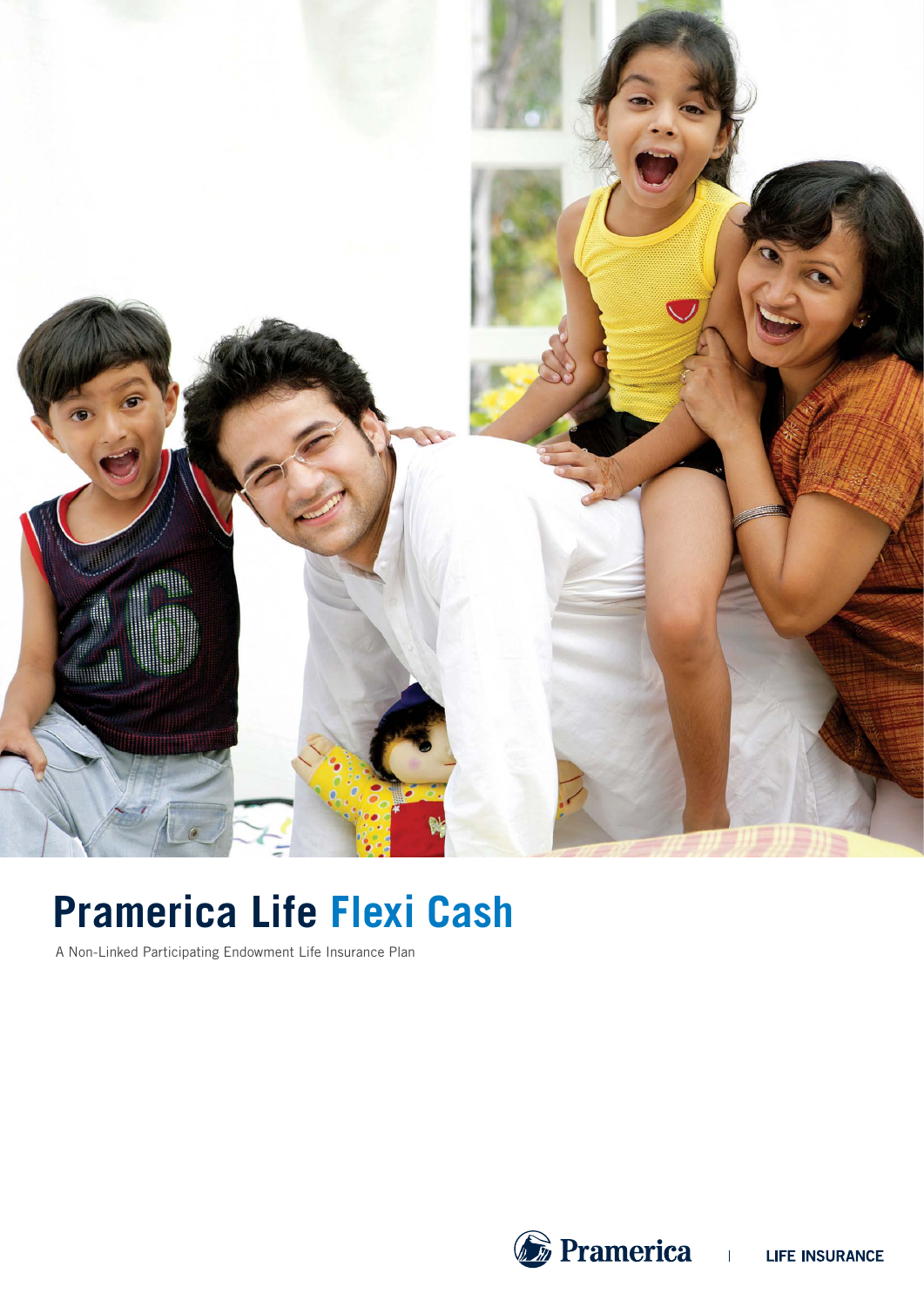

The power of choice is one of the greatest powers we have and the power to ensure that your family's and your future remains financially secure is in your hands. Exercise this power and choose to invest wisely today so that you can reap the benefits tomorrow and celebrate every milestone with your family.

Presenting Pramerica Life Flexi Cash A Non-Linked Participating Endowment Life Insurance Plan

Pramerica Life introduces a plan that allows you to customize the benefits as per your financial requirement. Pramerica Life Flexi Cash gives you the flexibility to plan your payment term and your maturity benefit as per your financial requirements thus helping you meet your financial goals. What's more, it gives you a cash benefit from beginning of the  $2<sup>nd</sup>$  policy year provided all Premium are paid up to date. This will help you to manage your financial requirement. So grab the power to define your future today and secure yourself with Pramerica Life Flexi Cash.

### **Key Features**

- **• Pay Premiums only for a limited duration** Option to pay premiums only for a period of 5, 10 or 15 years.
- **• Guaranteed Loyalty Benefit** Get 10% of Annualized Premium each year from 2<sup>nd</sup> policy year onwards only during the premium payment term. Where Premium Payment Term is equal to 5 years, 10 years and 15 years as the case may be.
- **• Flexible Maturity Date**  Pre-pone your Policy Maturity Date anytime during the Flexi benefit period.
- **• Wealth Accumulation through bonus additions** Create a corpus at maturity by means of bonuses on your Policy.
- **• Save more get more** More value for your money by way of High Sum Assured rebate on Premium.
- **• Flexibility to avail loan against the Policy** Option of availing loan against the Policy
- **• Tax Benefits** May be availed on the premiums paid and the benefits received as per the prevailing tax laws

### **How does the plan work?**

- **•** Select a Base Sum Assured subject to a minimum of  $\overline{21.70,000}$  for 5 year premium payment term and  $\overline{22.00,000}$ for 10 year and 15 year premium payment term.
- **•** Choose the duration for which you want to pay your Premiums from either of 5, 10 or 15 years.
- **•** Pay the premium based on the age of life insured, sum assured and the premium payment term chosen.
- **•** Guaranteed loyalty benefit equal to 10% of the Annualized Premium shall become payable at start of year from 2<sup>nd</sup> Policy year onwards during the premium payment term.
- **•** Compounded Reversionary Bonus will accrue to your Policy. On Policy maturity, you will receive Sum Assured along with accrued reversionary bonuses and final bonus, if any.

# **Benefits in Detail**

The Policy will pay the following benefits in case of death or maturity provided the Policy is in force as on the date of benefit payment.

#### **Death Benefit**

On unfortunate demise of the life insured during the Policy term subject to Policy being in-force, Death Sum Assured along with accrued Reversionary Bonus and Final Bonus, if any, is payable to your Nominee or Legal Heir as the case may be.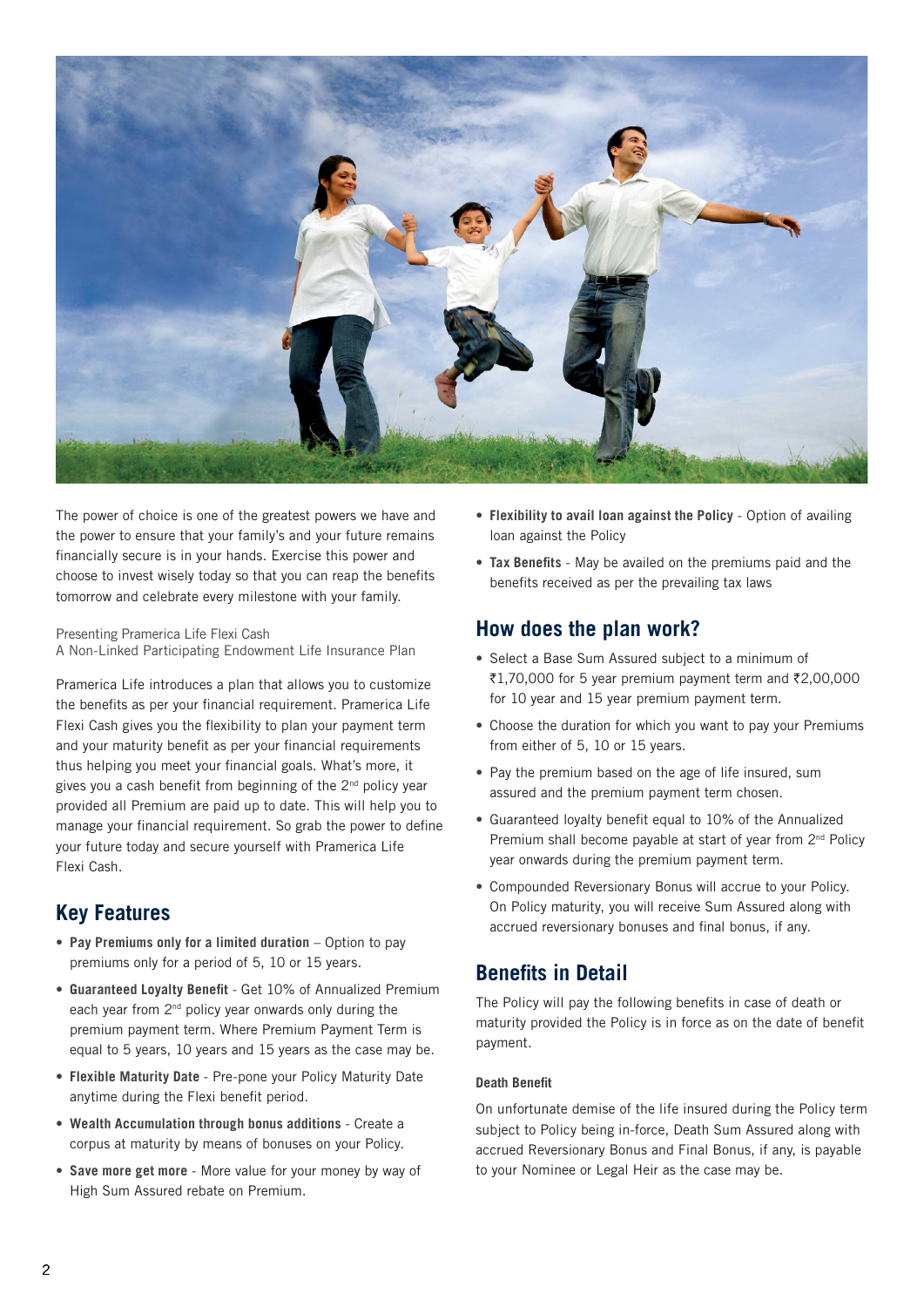#### **Where Death Sum Assured is**

- **i. For age at entry less than 45 years** Highest of 10 times the Annualized Premium (or) 100% of base sum assured
- **ii. For age at entry 45 years and higher** Highest of 7 times the Annualized Premium (or) 100% of base sum assured

However, the death sum assured together with bonuses shall be at least equal to 105% multiplied by total premiums paid\* till date of death.

The Annualized premium shall be the premium amount payable in a year chosen by the policyholder, excluding the taxes, rider premiums, underwriting extra premiums and loadings for modal premiums, if any

\*Premium paid for this purpose is premium exclusive of any underwriting extras, if any

#### **Maturity benefit**

At maturity of the Policy, the policyholder will receive a maturity benefit equal to 100% of Base Sum Assured chosen at inception PLUS Accrued Reversionary Bonus PLUS Final Bonus if any, subject to Policy being in force.

#### **Guaranteed Loyalty Benefit**

The Policyholder will also entitle for guaranteed loyalty benefit during the premium payment term only. The Premium Payment Term is equal to 5, 10 and 15 years as the case may be. This benefit will be payable annually at the start of Policy Year from the beginning of  $2^{nd}$  policy year provided the policy is in force for full policy benefits. This benefit is equal to 10% of Annualized premium.

#### **Pre-pone your Maturity Benefit**

To meet your needs at different stages of your life, you have the option to pre-pone your maturity benefit during the flexi benefit period. During this period, you will be eligible to get full benefits due in the Policy which will be equivalent to 100% of Sum Assured PLUS Accrued Reversionary Bonus PLUS Final Bonus, if any. The bonuses would be accrued till the date the Policy has remained inforce with the company. Further there would be no discounting factors applicable during the flexi period for surrender and reduced paid-up.

The Flexi Benefit Period varies by Policy Term and is as follows:

| <b>Policy Term</b><br>(Years) | 15 <sub>1</sub> | 25              | 35              |
|-------------------------------|-----------------|-----------------|-----------------|
| Flexi Benefit                 | Anytime between | Anytime between | Anytime between |
| Period                        | 10 and 15 Years | 15 and 25 Years | 20 and 35 Years |

#### **Bonuses**

The policyholder would be eligible to participate in the profits (or surplus) arising from the portfolio of such policies.

The Company will carry out an annual valuation (as per the current IRDAI regulations) at the end of each financial year and may declare following bonuses.

**a) Compounded Reversionary Bonus:** This is a regular bonus expressed as a percentage of the total of Base Sum Assured and the reversionary bonus amount already attached to your Policy. Any Bonuses declared by the Company during first three policy years shall vest in the Policy only after the Policy has been inforce for full Policy benefits during three Policy years. However, this condition will not apply to policies resulting into claims by death during this period.

**b) Final Bonus:** The Company may pay a final bonus on the termination of the Policy due to death, surrender or maturity.

The bonuses are dependent upon the performance of the relevant participating fund and are not guaranteed.

Please note that we apply bonus rates to your Sum Assured and accrued bonuses and not to the Premium you have paid, as would happen in case of a fixed deposits with a bank So, the direct comparison of rates on these two investments would not be appropriate.

### **What are the premiums payable?**

Sample annual Premium (excluding Goods & Service tax and applicable cess) for a standard life for a Sum Assured of `2,00,000

| <b>Premium Payment Term</b> | Age 35 | <b>Age 40</b> |
|-----------------------------|--------|---------------|
| 5 Years                     | 40,506 | 41,998        |
| 10 Years                    | 26,540 | 27,280        |
| 15 Years                    | 17,560 | 18,582        |

#### **Modes offered and Modal factors:**

| <b>Premium Modes</b> | <b>Factors</b> |
|----------------------|----------------|
| Annual               |                |
| Semi-Annual          | 0.52           |
| Monthly*             | 0.09           |
|                      |                |

\*Monthly mode of premium payment is available only through credit card, direct debit and ECS.

You also have the option to change the mode under the Policy on any Policy Anniversary during the Premium Paying Term.

#### **Save more Get More** - High Sum Assured Rebate

| <b>Sum Assured Range</b> | <b>Discount on base premium</b> |
|--------------------------|---------------------------------|
| 1,70,000^ to 2,99,999    | 0%                              |
| 3,00,000 to 4,99,999     | 2.5%                            |
| 5,00,000 to 7,99,999     | 4.5%                            |
| 8,00,000 and above       | 6.0%                            |

^ For policy terms of 25 and 35 years, minimum sum assured is ₹2,00,000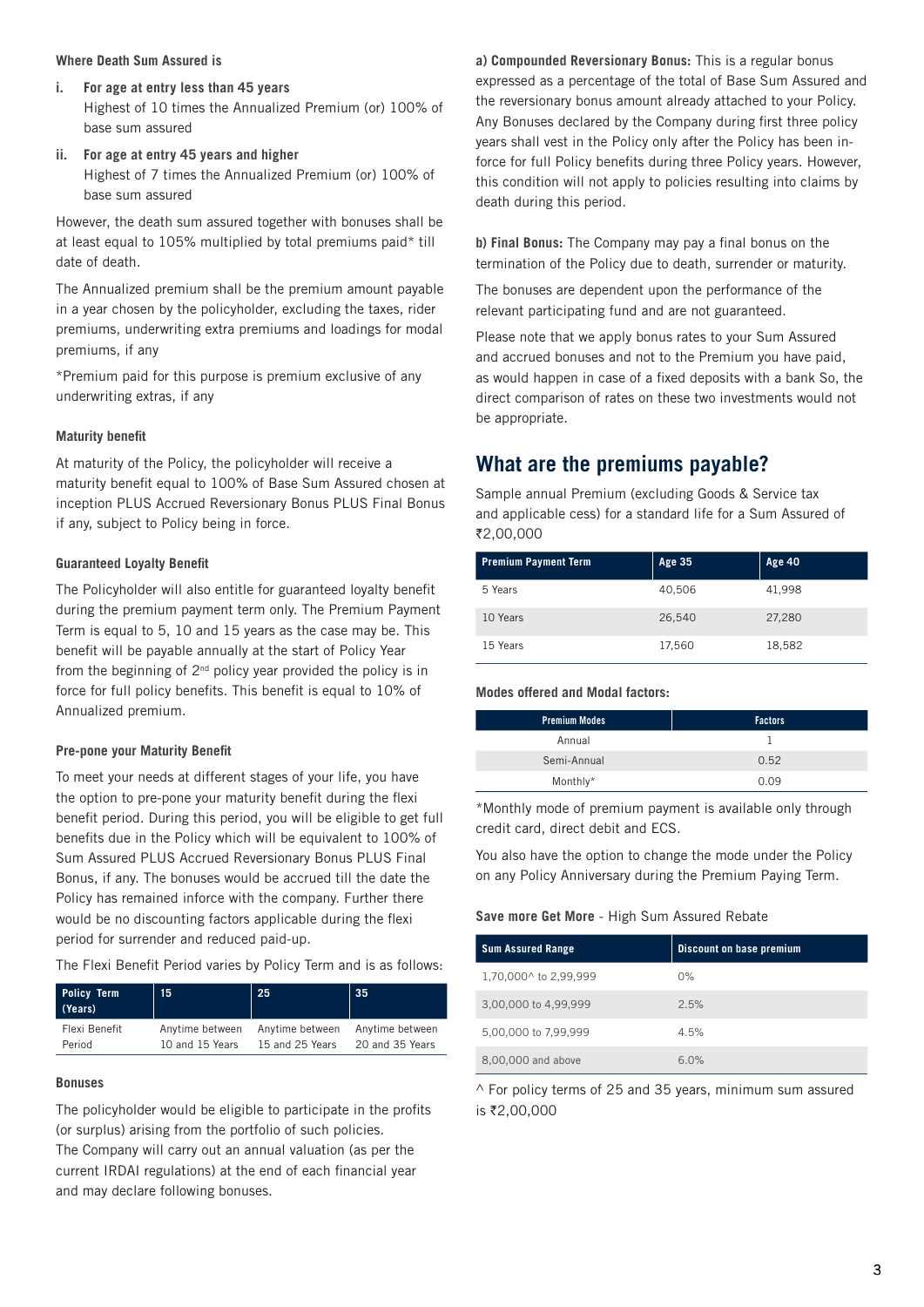# **Eligibility Criteria:**

| Age at Entry##                | Minimum:<br>Maximum:                                                             | 8 Years<br>For Policy Term 15 Years:<br>For Policy Term 25 Years:<br>For Policy Term 35 Years: |                                 | 60 Years<br>50 Years<br>40 Years |
|-------------------------------|----------------------------------------------------------------------------------|------------------------------------------------------------------------------------------------|---------------------------------|----------------------------------|
| <b>Maximum Maturity Age##</b> | 75 Years                                                                         |                                                                                                |                                 |                                  |
| <b>Policy Term</b>            | 15/25/35 Years                                                                   |                                                                                                |                                 |                                  |
| <b>Premium Payment Terms</b>  | For Policy Term 15 Years<br>For Policy Term 25 Years<br>For Policy Term 35 Years |                                                                                                | 5 Years<br>10 Years<br>15 Years |                                  |
| <b>Base Sum Assured</b>       | For Policy Term 15 Years                                                         | For Policy Term 25 and 35 Years                                                                | 1,70,000<br>2,00,000            |                                  |
| <b>Annual Premium</b>         | Minimum: ₹17,000                                                                 |                                                                                                |                                 |                                  |
| <b>Premium Paying Mode</b>    |                                                                                  | Yearly, Half-Yearly and Monthly                                                                |                                 |                                  |

##Age as on last birthday

Goods and Service Tax as applicable will be levied separately on the premium paid.

Substandard lives may also be covered subject to Board Approved Underwriting Policy and with any extra premium, if applicable.

### **Can loans be availed against this policy?**

In situation of an emergency, you may require funds to meet some expenses. To fulfill this need, we allow you to avail loan against your Policy. Loan will be available after the Policy acquires surrender value, up to 80% of the surrender value. The outstanding loan amount and unpaid interest on the loan amount shall be deducted from any amount payable under your Policy. The rate of interest applicable on the loan will be declared by the Company on an annual basis at the beginning of every financial year. The loan rate of interest is based on yield on 10-years GSEC plus 150 bps rounded down to 25 bps.

### **Surrender**

It is advisable to pay premiums for the full premium payment term to continue to receive bonuses throughout your Policy term and enjoy maximum benefits.

However, you have an option to surrender your Policy. Policy can be surrendered after premiums for first two policy years have been paid in full.

On surrender, Surrender Value equal to higher of Guaranteed Surrender Value (GSV) and Special Surrender Value (SSV) would be paid.

The Guaranteed Surrender Value is X% of total premiums paid less any Guaranteed Loyalty Benefits already paid, where X is as defined below plus the guaranteed surrender value of the accrued reversionary bonuses.

| Year in which policy<br>is surrendered | GSV as a percentage of premiums paid excluding<br>underwriting extra premiums, if any $(X)$ |                                    |                                    |  |
|----------------------------------------|---------------------------------------------------------------------------------------------|------------------------------------|------------------------------------|--|
|                                        | <b>Policy Term</b><br>$= 15$ Years                                                          | <b>Policy Term</b><br>$= 25$ Years | <b>Policy Term</b><br>$= 35$ Years |  |
| 2                                      | 30.0%                                                                                       | 30.0%                              | 30.0%                              |  |
| 3                                      | 35.0%                                                                                       | 35.0%                              | 35.0%                              |  |
| $\overline{4}$                         | 50.0%                                                                                       | 50.0%                              | 50.0%                              |  |
| 5                                      | 55.0%                                                                                       | 50.0%                              | 50.0%                              |  |
| 6                                      | 60.0%                                                                                       | 55.0%                              | 50.0%                              |  |
| $\overline{7}$                         | 65.0%                                                                                       | 55.0%                              | 55.0%                              |  |
| 8                                      | 70.0%                                                                                       | 60.0%                              | 55.0%                              |  |

| 9  | 75.0%     | 60.0%     | 55.0% |
|----|-----------|-----------|-------|
| 10 | 75.0%     | 65.0%     | 60.0% |
| 11 | 75.0%     | 65.0%     | 60.0% |
| 12 | 75.0%     | 70.0%     | 60.0% |
| 13 | 75.0%     | 70.0%     | 65.0% |
| 14 | 90.0%     | 75.0%     | 65.0% |
| 15 | 90.0%     | 75.0%     | 65.0% |
| 16 | <b>NA</b> | 75.0%     | 70.0% |
| 17 | <b>NA</b> | 75.0%     | 70.0% |
| 18 | <b>NA</b> | 75.0%     | 70.0% |
| 19 | <b>NA</b> | 75.0%     | 75.0% |
| 20 | <b>NA</b> | 75.0%     | 75.0% |
| 21 | <b>NA</b> | 75.0%     | 75.0% |
| 22 | <b>NA</b> | 75.0%     | 75.0% |
| 23 | <b>NA</b> | 75.0%     | 75.0% |
| 24 | <b>NA</b> | 90.0%     | 75.0% |
| 25 | <b>NA</b> | 90.0%     | 75.0% |
| 26 | <b>NA</b> | <b>NA</b> | 75.0% |
| 27 | <b>NA</b> | <b>NA</b> | 75.0% |
| 28 | <b>NA</b> | <b>NA</b> | 75.0% |
| 29 | <b>NA</b> | <b>NA</b> | 75.0% |
| 30 | <b>NA</b> | <b>NA</b> | 75.0% |
| 31 | <b>NA</b> | <b>NA</b> | 75.0% |
| 32 | <b>NA</b> | <b>NA</b> | 75.0% |
| 33 | <b>NA</b> | <b>NA</b> | 75.0% |
| 34 | <b>NA</b> | <b>NA</b> | 90.0% |
| 35 | <b>NA</b> | <b>NA</b> | 90.0% |

The Special Surrender Value is not guaranteed and may change depending upon the then prevailing market conditions subject to prior approval of IRDAI. Please refer to Policy Document for more details.

Please note on surrender, Surrender Value equal to higher of Guaranteed Surrender Value (GSV) and Special Surrender Value (SSV) would be paid.

On surrender, the Policy would terminate and no further benefit would be paid on death or maturity.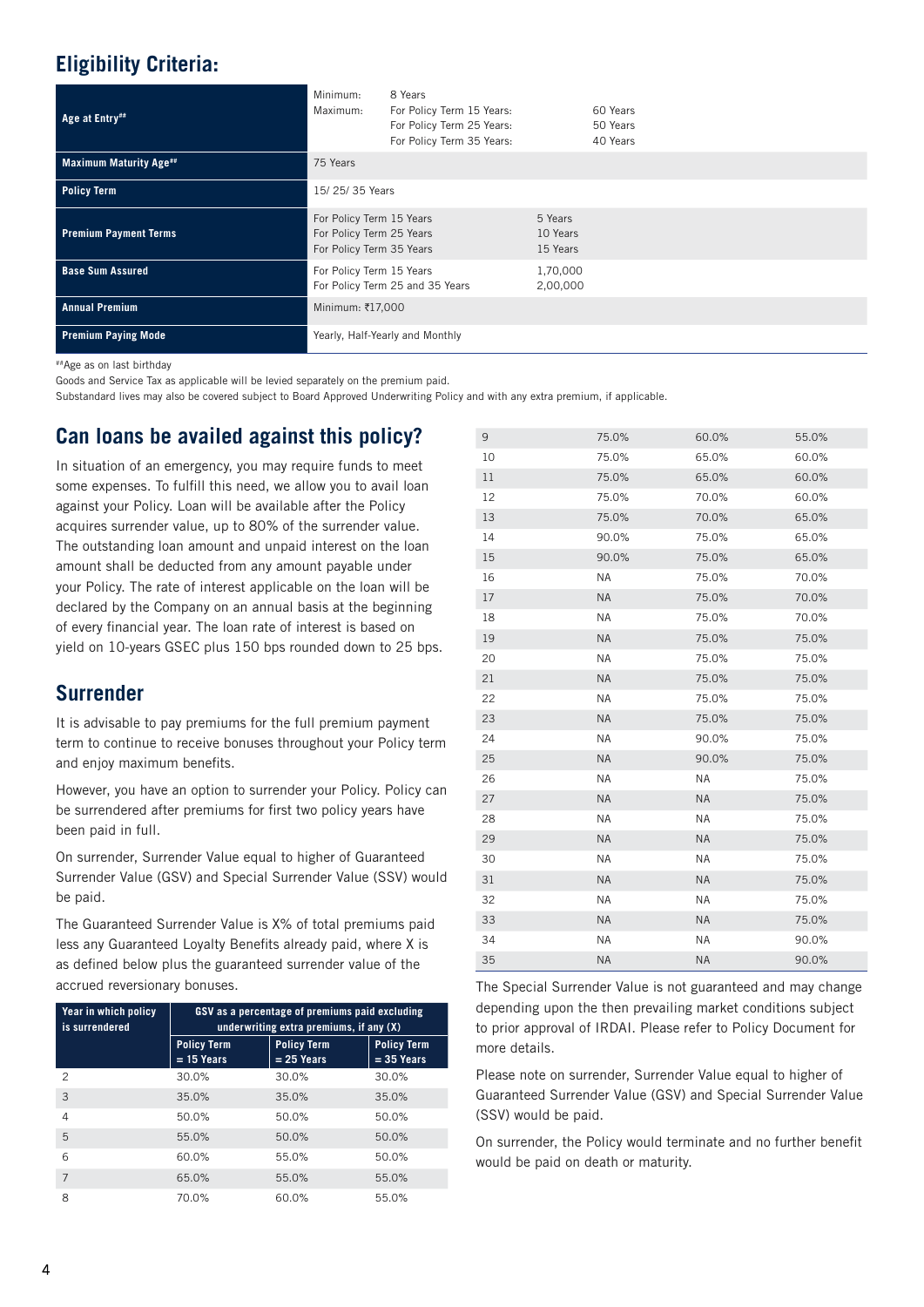# **What happens if I am unable to pay premium?**

#### **Before paying Premium for at least two consecutive years**

If the Policyholder discontinues the Premium payment before paying Premiums for at least two consecutive years in full, the Policy will lapse without any value and no benefits would be payable. Such lapsed Policies can be revived within a period of five years from the date of first unpaid Premium by paying all due Premiums with interest subject to Board Approved underwriting policy

#### **After paying premium for at least two consecutive years in full**

If you decide not to pay any further premiums after paying premium for at least two consecutive years in full, your Policy will be converted into a Reduced Paid-Up Policy with following reduced benefits. A Reduced Paid-Up Policy would not be entitled to any future bonuses and Guaranteed Loyalty Benefits. However, any bonuses already vested till the date of Reduced Paid-up shall remain vested with the Policy and would be payable as part of Policy benefits.

#### **Death:**

In case of death of the life insured during the Policy term after the Policy has become reduced paid-up, the following benefits will be paid:

T (divide by) N (multiplied by) Death Sum Assured

Plus Accrued Reversionary Bonuses till the date of policy becoming reduced paid-up

Plus Final Paid-up bonus if any

#### **Maturity:**

At maturity after the Policy has become reduced paid-up the following maturity benefit will be paid:

Paid-up Sum Assured plus Accrued Reversionary Bonuses till the date of Policy becoming reduced paid up plus Final Paid-up Bonus, if any

Where Paid-up Sum Assured is defined as:

T (divide by) N (multiplied by) Base Sum Assured

- $T =$  Number of premiums paid
- $N =$  Number of premiums payable

On surrender of a reduced paid-up Policy, a surrender value will be payable.

### **Can I revive the Policy at a later stage?**

- **•** Revival of a Policy is available for up to 5 years from the date of first unpaid premium.
- **•** Payment of all unpaid premium with interest is required to revive the Policy in all cases.
- **•** Revival of the policy is subject to underwriting requirements.
- **•** Once the Policy is revived, all the benefits and bonuses under the Policy would be revived.

**•** On revival of a reduced paid-up Policy, any final paid-up bonus added at the time of conversion of a Policy to reduce paid-up would be reversed.

### **Are there any Tax Benefits available?**

Tax benefits under section 10(10D) and section 80 C of Income Tax Act 1961 may be applicable as per prevailing tax laws. Tax laws are subject to change. Please consult your tax advisor for details.

### **Free Look Cancellation**

You will have a period of 15 days (30 days in case the Policy is sold through Distance Marketing) from the date of receipt of the Policy bond to review the terms and conditions of the Policy and where you disagree to any of these terms and conditions, you have an option to return the Policy stating the reasons for objection. On receipt of the letter along with the Policy bond, the Company will refund the premiums paid, subject to the deduction of proportionate risk premium and any expenses incurred by the Company on insurance stamp duty and medical examination.

Distance Marketing entails to the sale of the product through a mode other than personal interaction.

### **What is the grace period in the plan?**

If you are unable to pay your premium by the due date, you will be given a grace period of 30 days. During the grace period the Policy shall continue to remain in-force along with all benefits under this policy and claim, if any, shall be payable subject to deduction of the unpaid due premium.

### **What if the Life Insured commits suicide?**

In case of death due to suicide within 12 months:

I. from the date of commencement of risk under the policy, the nominee or the beneficiary of the Life Insured shall be entitled to 80% of the total premiums paid (excluding underwriting extra if any), till the date of death, provided the Policy is in force or

II. from the date of revival of the Policy the nominee or the beneficiary of the Life Insured shall be entitled to an amount which is higher of 80% of the total premiums paid (excluding underwriting extra if any) till the date of death or the surrender value, if any as available on the date of death, provided the policy is in force.

### **What are the exclusions in the plan?**

There are no exclusions in the plan

# **Nominee under Section 39 of Insurance Act, 1938**

In this policy, Nomination is effected as per Section 39 of Insurance Act, 1938 as amended from time to time.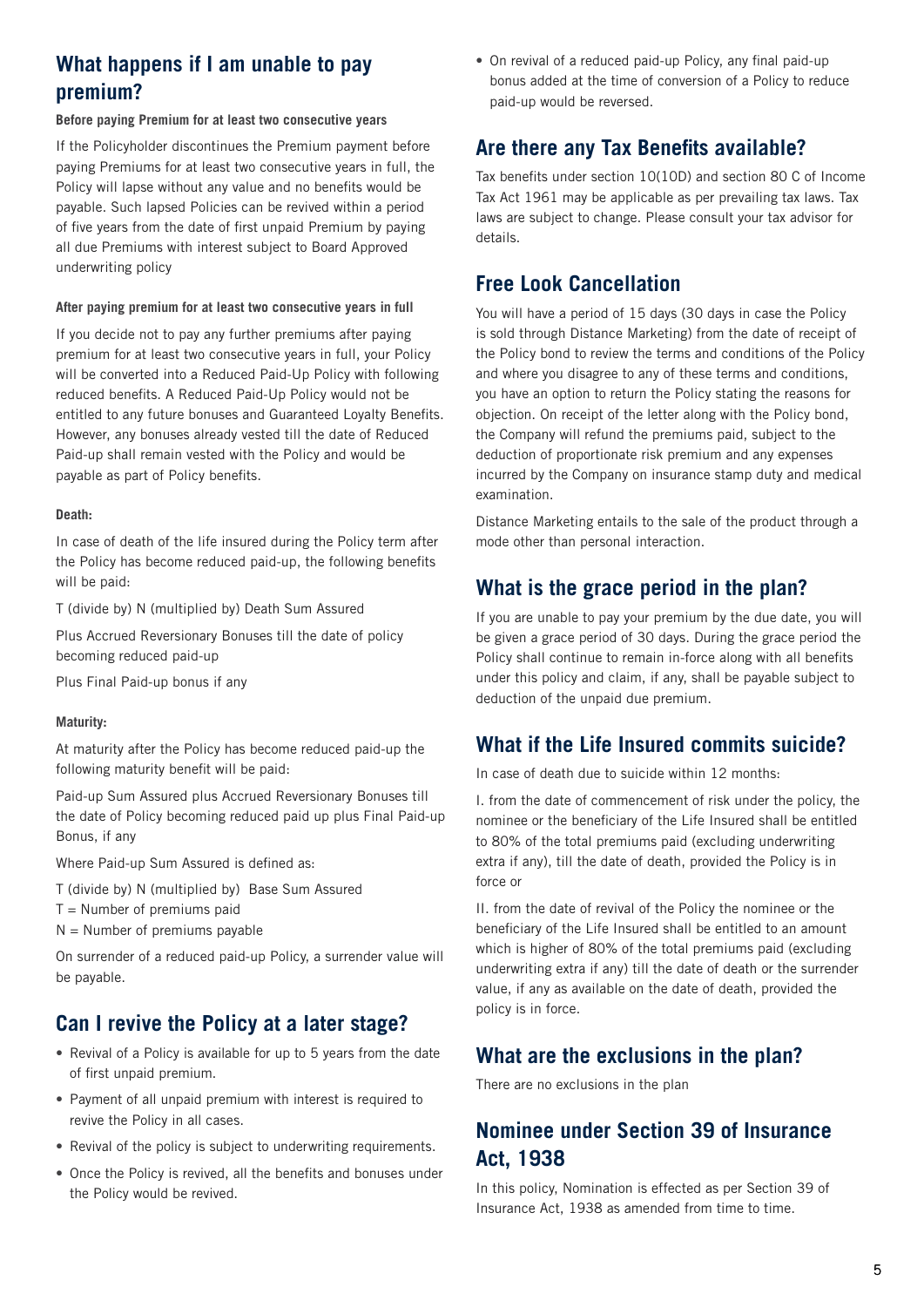# **Assignment under Section 38 of Insurance Act, 1938**

In this policy, Assignment is effected as per Section 38 of Insurance Act, 1938 as amended from time to time

# **Section 41 of the Insurance Act 1938: Prohibition of rebate**

- 1. No person shall allow or offer to allow, either directly or indirectly, as an inducement to any person to take out or renew or continue an insurance in respect of any kind of risk relating to lives or property in India, any rebate of the whole or part of the commission payable or any rebate of the premium shown on the policy, nor shall any person taking out or renewing or continuing a policy accept any rebate, except such rebate as may be allowed in accordance with the published prospectuses or tables of the insurer.
- 2. Any person making a default in complying with the provisions of this section shall be liable for a penalty which may extend to ten lakh rupees.

# **Section 45 of the Insurance Act 1938: Non-disclosure**

- 1. No policy of life insurance shall be called in question on any ground whatsoever after the expiry of three years from the date of the policy, i.e., from the date of issuance of the policy or the date of commencement of risk or the date of revival of the policy or the date of the rider to the policy, whichever is later.
- 2. A policy of life insurance may be called in question at any time within three years from the date of issuance of the policy or the date of commencement of risk or the date of revival of the policy or the date of the rider to the policy, whichever is later, on the ground of fraud: provided that the insurer shall have to communicate in writing to the insured or the legal representatives or nominee(s)/beneficiary(s) or assignees of the insured the grounds and materials on which such decision is based.
- 3. Notwithstanding anything contained in sub-section (2), no insurer shall repudiate a life insurance policy on the ground of fraud if the insured can prove that the mis-statement of or suppression of a material fact was true to the best of his knowledge and belief or that there was no deliberate intention to suppress the fact or that such mis-statement of or suppression of a material fact are within the knowledge of the insurer: provided that in case of fraud, the onus of disproving lies upon the beneficiaries, in case the policyholder is not alive.
- 4. A policy of life insurance may be called in question at any time within three years from the date of issuance of the policy or the date of commencement of risk or the date of revival of the policy or the date of the rider to the policy, whichever is later, on the ground that any statement of or suppression of a fact material to the expectancy of the life of the insured was incorrectly made in the proposal or other document on the basis of which the policy was issued or revived or rider issued: Provided that the insurer shall have to communicate in writing to the insured or the legal representatives or nominee(s)/beneficiary(s) or assignees of the insured the grounds and materials on which such decision to repudiate the policy of life insurance is based: provided further that in case of repudiation of the policy on the ground of mis-statement or suppression of a material fact, and not on the ground of fraud, the premiums collected on the policy till the date of repudiation shall be paid to the insured or the legal representatives or nominee(s)/beneficiary(s) or assignees of the insured within a period of ninety days from the date of such repudiation.
- 5. Nothing in this section shall prevent the insurer from calling for proof of age at any time if he is entitled to do so, and no policy shall be deemed to be called in question merely because the terms of the policy are adjusted on subsequent proof, that the age of the life insured was incorrectly stated in the proposal.

The brochure gives the salient features for the product. Please refer to policy document for further details of the terms and conditions.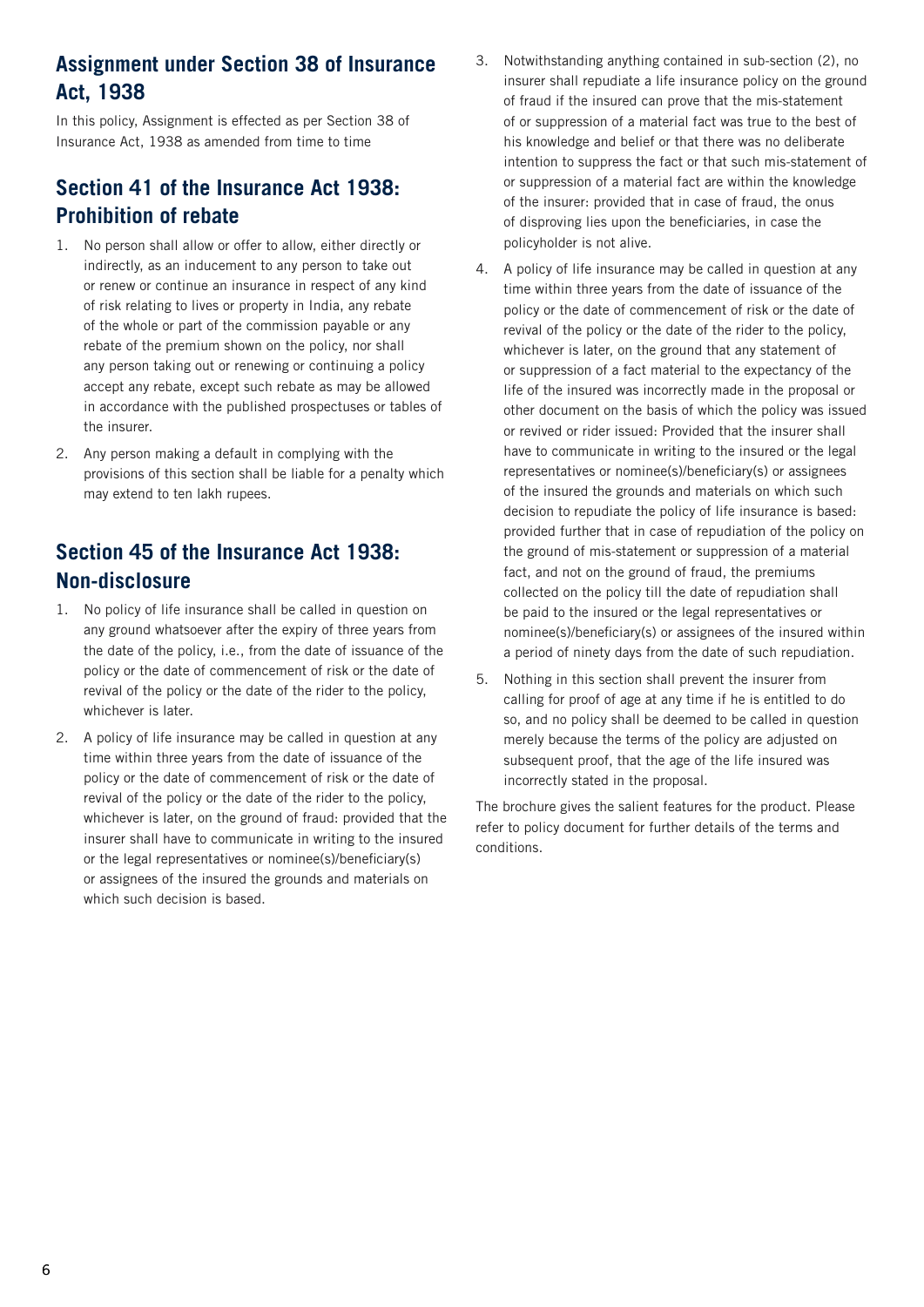# **About Pramerica Life Insurance Limited (PLIL)**

Pramerica Life Insurance Limited is a joint venture between DHFL Investments Limited (DIL), a wholly-owned subsidiary of Piramal Capital and Housing Finance Limited ("PCHFL")\* and Prudential International Insurance Holdings, Ltd. (PIIH), a fully owned subsidiary of Prudential Financial, Inc. (PFI). Pramerica Life Insurance Limited represents the coming together of two renowned financial services organizations with a legacy of business excellence spread over decades.

Pramerica Life Insurance Limited, started operations in India on September 01, 2008 and has a pan India presence through multiple distribution channels which have been customized to address the specific insurance needs of diverse customer segments. The Company is committed to providing protection and quality financial advice to its customers.

Pramerica is the brand name used in India and select countries by Prudential Financial, Inc.

Prudential International Insurance Holdings, Ltd. and Prudential Financial, Inc. of the United States are not affiliated with Prudential Plc. a Company incorporated in the United Kingdom.

For further information on the Company, please visit www.pramericalife.in

\*As part of the implementation in compliance of the NCLT order dated June 7, 2021, PCHFL has been merged into and with Dewan Housing Finance Corporation Limited ("DHFL") by way of an amalgamation by a scheme of arrangement, and in accordance with approved scheme of arrangement, the name of the merged entity has been changed from Dewan Housing Finance Corporation Limited to "Piramal Capital & Housing Finance Limited" vide the certificate of incorporation issued by the Registrar of Companies, Mumbai dated 3rd November, 2021.

# **About Piramal Capital & Housing Finance Limited**

Piramal Capital & Housing Finance Limited (PCHFL), a wholly owned subsidiary of Piramal Enterprises Limited (flagship company of the Piramal Group), is a housing finance company engaged in retail and wholesale lending.

In retail lending, PCHFL is one of the leading players that addresses the diverse financing needs of the under-served and unserved people of 'Bharat' market. It has over 1 million customers and presence in 24 states with a network of over 300 branches. It offers multiple products, including home loans, small business loans to Indian budget conscious customers at the periphery of metros and in Tier I, II and III cities. In wholesale lending, it caters to both real estate as well as non-real estate sector and offers multiple products including construction finance, structured debt and senior secured debt.

The Piramal Group also has strategic partnerships with leading global funds such as CDPQ, CPPIB, APG, Ivanhoe Cambridge and Bain Capital.

## **About PFI**

PFI\*, a financial services leader with \$1.7 trillion of assets under management as of September,2021 has operations in the United States, Asia, Europe and Latin America. Prudential's diverse and talented employees are committed to helping individual and institutional customers grow and protect their wealth through a variety of products and services, including life insurance, annuities, retirement-related services, mutual funds and investment management. Prudential International Insurance Holdings & Prudential Financial Inc. of the United States are not affiliated with Prudential Plc, a Company incorporated in the United Kingdom. In the U.S., PFI's iconic Rock symbol has stood for strength, stability, expertise and innovation for more than a century. For more information, please visit www.prudential.com/about

Pramerica Life and the Rock Logo are proprietary service marks and may not be used without the permission of the owner.